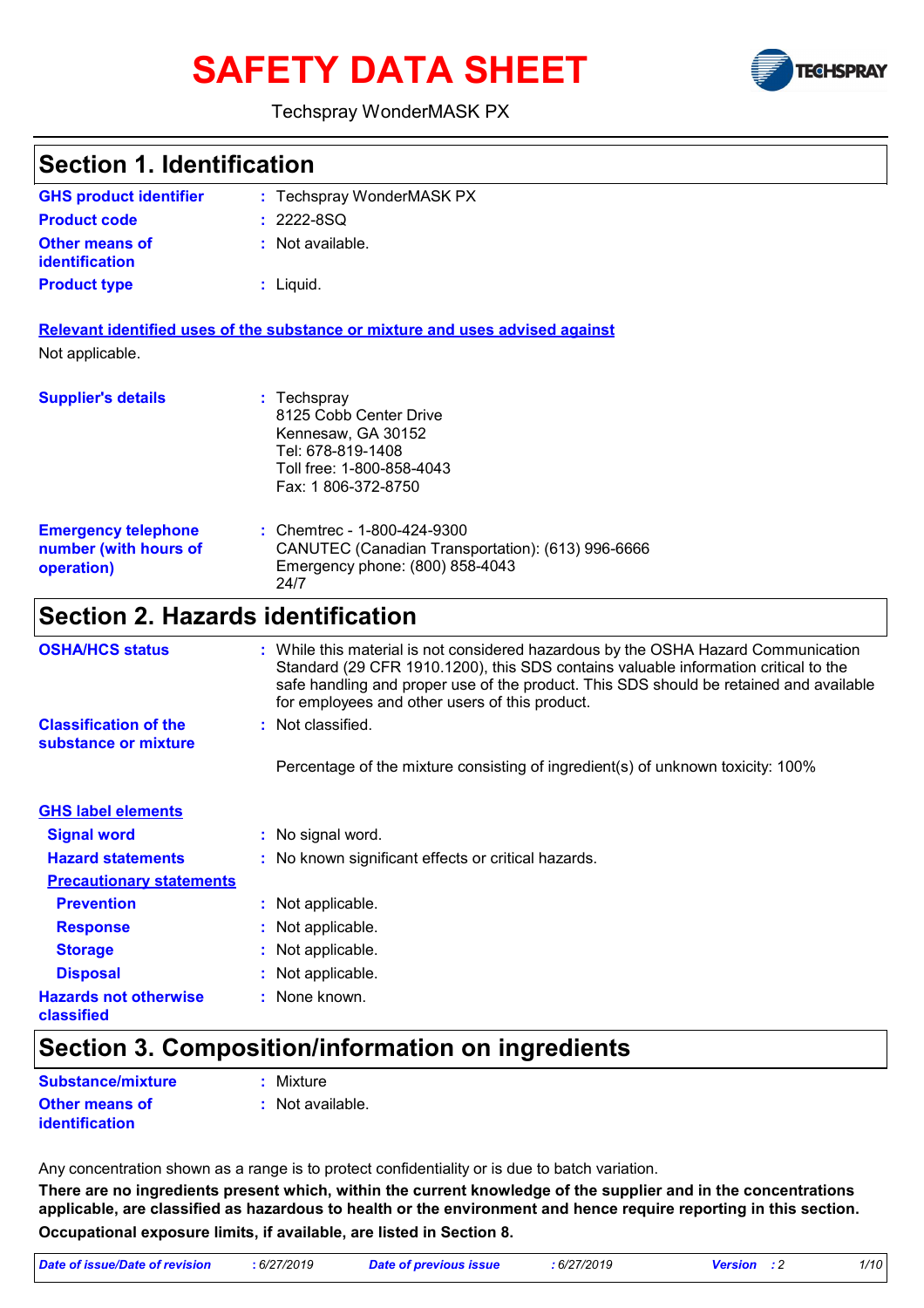### **Section 4. First aid measures**

#### Wash out mouth with water. Remove victim to fresh air and keep at rest in a position comfortable for breathing. If material has been swallowed and the exposed person is conscious, give small quantities of water to drink. Do not induce vomiting unless directed to do so by medical personnel. Get medical attention if symptoms occur. **:** Immediately flush eyes with plenty of water, occasionally lifting the upper and lower eyelids. Check for and remove any contact lenses. Get medical attention if irritation occurs. Flush contaminated skin with plenty of water. Remove contaminated clothing and **:** shoes. Get medical attention if symptoms occur. Remove victim to fresh air and keep at rest in a position comfortable for breathing. Get **:** medical attention if symptoms occur. **Eye contact Skin contact Inhalation Ingestion : Description of necessary first aid measures**

| Most important symptoms/effects, acute and delayed |                                                                                                                                |
|----------------------------------------------------|--------------------------------------------------------------------------------------------------------------------------------|
| <b>Potential acute health effects</b>              |                                                                                                                                |
| <b>Eye contact</b>                                 | : May cause eye irritation.                                                                                                    |
| <b>Inhalation</b>                                  | : May be irritating to eyes, skin and respiratory system.                                                                      |
| <b>Skin contact</b>                                | : May cause skin irritation.                                                                                                   |
| <b>Ingestion</b>                                   | : Harmful if swallowed.                                                                                                        |
| Over-exposure signs/symptoms                       |                                                                                                                                |
| <b>Eye contact</b>                                 | : Adverse symptoms may include the following:<br>pain or irritation<br>redness<br>watering                                     |
| <b>Inhalation</b>                                  | : Adverse symptoms may include the following:<br>respiratory tract irritation                                                  |
| <b>Skin contact</b>                                | : Adverse symptoms may include the following:<br>irritation<br>redness                                                         |
| <b>Ingestion</b>                                   | : Adverse symptoms may include the following:<br>stomach pains<br>Ingestion Seek medical attention.                            |
|                                                    | Indication of immediate medical attention and special treatment needed, if necessary                                           |
| <b>Notes to physician</b>                          | : Treat symptomatically. Contact poison treatment specialist immediately if large<br>quantities have been ingested or inhaled. |
| <b>Specific treatments</b>                         | : No specific treatment.                                                                                                       |
| <b>Protection of first-aiders</b>                  | : No action shall be taken involving any personal risk or without suitable training.                                           |

**See toxicological information (Section 11)**

### **Section 5. Fire-fighting measures**

| : Use an extinguishing agent suitable for the surrounding fire.                       |
|---------------------------------------------------------------------------------------|
| : None known.                                                                         |
| : In a fire or if heated, a pressure increase will occur and the container may burst. |
| : No specific data.                                                                   |
|                                                                                       |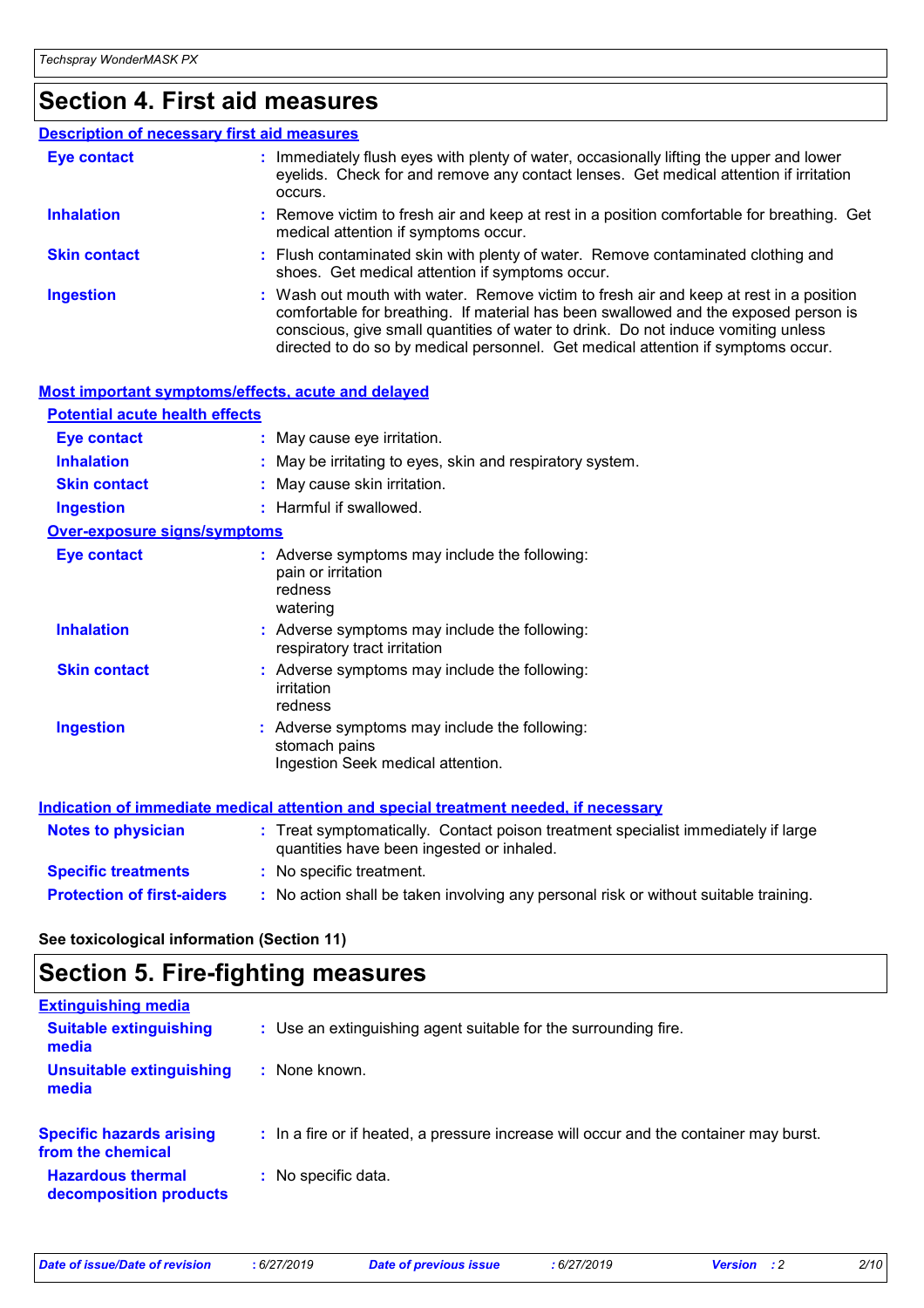### **Section 5. Fire-fighting measures**

| <b>Special protective actions</b><br>for fire-fighters | : Promptly isolate the scene by removing all persons from the vicinity of the incident if<br>there is a fire. No action shall be taken involving any personal risk or without suitable<br>training. |
|--------------------------------------------------------|-----------------------------------------------------------------------------------------------------------------------------------------------------------------------------------------------------|
| <b>Special protective</b>                              | : Fire-fighters should wear appropriate protective equipment and self-contained breathing                                                                                                           |
| equipment for fire-fighters                            | apparatus (SCBA) with a full face-piece operated in positive pressure mode.                                                                                                                         |

### **Section 6. Accidental release measures**

|                                                              | <b>Personal precautions, protective equipment and emergency procedures</b>                                                                                                                                                                                                                                                                                                                                                                                                                                                                                                                 |
|--------------------------------------------------------------|--------------------------------------------------------------------------------------------------------------------------------------------------------------------------------------------------------------------------------------------------------------------------------------------------------------------------------------------------------------------------------------------------------------------------------------------------------------------------------------------------------------------------------------------------------------------------------------------|
| For non-emergency<br>personnel                               | : No action shall be taken involving any personal risk or without suitable training.<br>Evacuate surrounding areas. Keep unnecessary and unprotected personnel from<br>entering. Do not touch or walk through spilled material. Put on appropriate personal<br>protective equipment.                                                                                                                                                                                                                                                                                                       |
| For emergency responders                                     | : If specialized clothing is required to deal with the spillage, take note of any information in<br>Section 8 on suitable and unsuitable materials. See also the information in "For non-<br>emergency personnel".                                                                                                                                                                                                                                                                                                                                                                         |
| <b>Environmental precautions</b>                             | : Avoid dispersal of spilled material and runoff and contact with soil, waterways, drains<br>and sewers. Inform the relevant authorities if the product has caused environmental<br>pollution (sewers, waterways, soil or air).                                                                                                                                                                                                                                                                                                                                                            |
| <b>Methods and materials for containment and cleaning up</b> |                                                                                                                                                                                                                                                                                                                                                                                                                                                                                                                                                                                            |
| <b>Small spill</b>                                           | : Stop leak if without risk. Move containers from spill area. Dilute with water and mop up<br>if water-soluble. Alternatively, or if water-insoluble, absorb with an inert dry material and<br>place in an appropriate waste disposal container. Dispose of via a licensed waste<br>disposal contractor.                                                                                                                                                                                                                                                                                   |
| <b>Large spill</b>                                           | : Stop leak if without risk. Move containers from spill area. Prevent entry into sewers,<br>water courses, basements or confined areas. Wash spillages into an effluent treatment<br>plant or proceed as follows. Contain and collect spillage with non-combustible,<br>absorbent material e.g. sand, earth, vermiculite or diatomaceous earth and place in<br>container for disposal according to local regulations (see Section 13). Dispose of via a<br>licensed waste disposal contractor. Note: see Section 1 for emergency contact<br>information and Section 13 for waste disposal. |
|                                                              |                                                                                                                                                                                                                                                                                                                                                                                                                                                                                                                                                                                            |

### **Section 7. Handling and storage**

#### **Precautions for safe handling**

| <b>Protective measures</b><br><b>Advice on general</b><br>occupational hygiene   | : Put on appropriate personal protective equipment (see Section 8).<br>Eating, drinking and smoking should be prohibited in areas where this material is<br>handled, stored and processed. Workers should wash hands and face before eating,<br>drinking and smoking. Remove contaminated clothing and protective equipment before<br>entering eating areas. See also Section 8 for additional information on hygiene<br>measures.                                                                          |
|----------------------------------------------------------------------------------|-------------------------------------------------------------------------------------------------------------------------------------------------------------------------------------------------------------------------------------------------------------------------------------------------------------------------------------------------------------------------------------------------------------------------------------------------------------------------------------------------------------|
| <b>Conditions for safe storage,</b><br>including any<br><b>incompatibilities</b> | Store in accordance with local regulations. Store in original container protected from<br>direct sunlight in a dry, cool and well-ventilated area, away from incompatible materials<br>(see Section 10) and food and drink. Keep container tightly closed and sealed until<br>ready for use. Containers that have been opened must be carefully resealed and kept<br>upright to prevent leakage. Do not store in unlabeled containers. Use appropriate<br>containment to avoid environmental contamination. |

### **Section 8. Exposure controls/personal protection**

#### **Control parameters**

| <b>Occupational exposure limits</b> |
|-------------------------------------|
|-------------------------------------|

None.

| <b>Appropriate engineering</b> | : Good general ventilation should be sufficient to control worker exposure to airborne |
|--------------------------------|----------------------------------------------------------------------------------------|
| <b>controls</b>                | contaminants.                                                                          |

| Date of issue/Date of revision | 6/27/2019 | Date of previous issue | : 6/27/2019 | <b>Version</b> : 2 |  |
|--------------------------------|-----------|------------------------|-------------|--------------------|--|
|--------------------------------|-----------|------------------------|-------------|--------------------|--|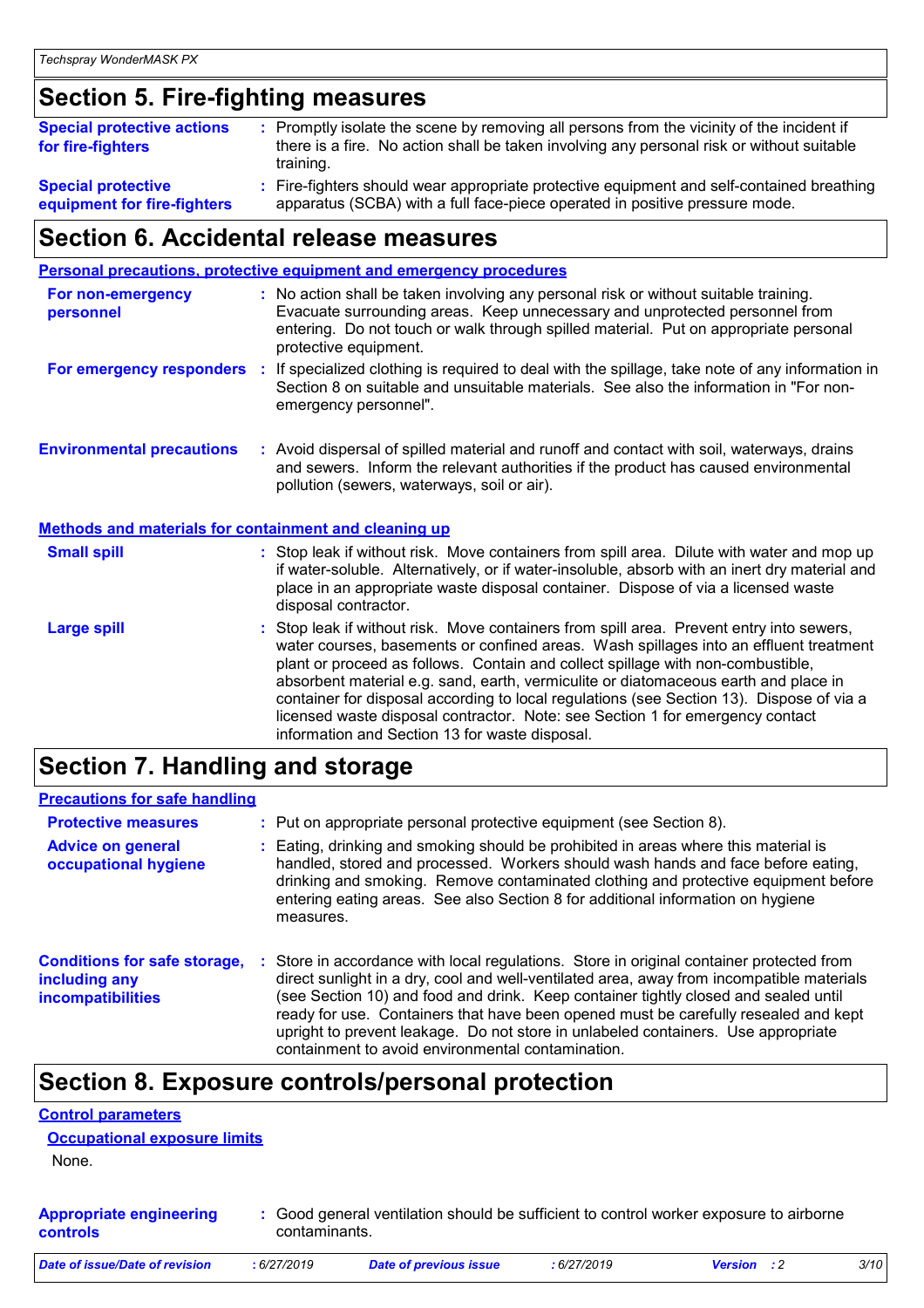### **Section 8. Exposure controls/personal protection**

| <b>Environmental exposure</b><br><b>controls</b> | : Emissions from ventilation or work process equipment should be checked to ensure<br>they comply with the requirements of environmental protection legislation. In some<br>cases, fume scrubbers, filters or engineering modifications to the process equipment<br>will be necessary to reduce emissions to acceptable levels.                                                                   |
|--------------------------------------------------|---------------------------------------------------------------------------------------------------------------------------------------------------------------------------------------------------------------------------------------------------------------------------------------------------------------------------------------------------------------------------------------------------|
| <b>Individual protection measures</b>            |                                                                                                                                                                                                                                                                                                                                                                                                   |
| <b>Hygiene measures</b>                          | : Wash hands, forearms and face thoroughly after handling chemical products, before<br>eating, smoking and using the lavatory and at the end of the working period.<br>Appropriate techniques should be used to remove potentially contaminated clothing.<br>Wash contaminated clothing before reusing. Ensure that eyewash stations and safety<br>showers are close to the workstation location. |
| <b>Eye/face protection</b>                       | Safety eyewear complying with an approved standard should be used when a risk<br>assessment indicates this is necessary to avoid exposure to liquid splashes, mists,<br>gases or dusts. If contact is possible, the following protection should be worn, unless<br>the assessment indicates a higher degree of protection: safety glasses with side-<br>shields.                                  |
| <b>Skin protection</b>                           |                                                                                                                                                                                                                                                                                                                                                                                                   |
| <b>Hand protection</b>                           | : Chemical-resistant, impervious gloves complying with an approved standard should be<br>worn at all times when handling chemical products if a risk assessment indicates this is<br>necessary.                                                                                                                                                                                                   |
| <b>Body protection</b>                           | Personal protective equipment for the body should be selected based on the task being<br>performed and the risks involved and should be approved by a specialist before<br>handling this product.                                                                                                                                                                                                 |
| <b>Other skin protection</b>                     | Appropriate footwear and any additional skin protection measures should be selected<br>based on the task being performed and the risks involved and should be approved by a<br>specialist before handling this product.                                                                                                                                                                           |
| <b>Respiratory protection</b>                    | Based on the hazard and potential for exposure, select a respirator that meets the<br>appropriate standard or certification. Respirators must be used according to a<br>respiratory protection program to ensure proper fitting, training, and other important<br>aspects of use.                                                                                                                 |

### **Section 9. Physical and chemical properties**

| <b>Date of issue/Date of revision</b>             | : 6/27/2019      | <b>Date of previous issue</b> | : 6/27/2019 | <b>Version</b> : 2 | 4/10 |
|---------------------------------------------------|------------------|-------------------------------|-------------|--------------------|------|
| <b>Decomposition temperature</b>                  | : Not available. |                               |             |                    |      |
| <b>Auto-ignition temperature</b>                  | : Not available. |                               |             |                    |      |
| <b>Partition coefficient: n-</b><br>octanol/water | : Not available. |                               |             |                    |      |
| <b>Solubility in water</b>                        | : Not available. |                               |             |                    |      |
| <b>Solubility</b>                                 | Not available.   |                               |             |                    |      |
| <b>Relative density</b>                           | : Not available. |                               |             |                    |      |
| <b>Vapor density</b>                              | : Not available. |                               |             |                    |      |
| <b>Vapor pressure</b>                             | : Not available. |                               |             |                    |      |
| Lower and upper explosive<br>(flammable) limits   | : Not available. |                               |             |                    |      |
| <b>Flammability (solid, gas)</b>                  | : Not available. |                               |             |                    |      |
| <b>Evaporation rate</b>                           | : Not available. |                               |             |                    |      |
| <b>Flash point</b>                                | : Not available. |                               |             |                    |      |
| <b>Boiling point</b>                              | Not available.   |                               |             |                    |      |
| <b>Melting point</b>                              | : Not available. |                               |             |                    |      |
| pH                                                | : Not available. |                               |             |                    |      |
| <b>Odor threshold</b>                             | : Not available. |                               |             |                    |      |
| <b>Odor</b>                                       | Characteristic.  |                               |             |                    |      |
| <b>Color</b>                                      | : White.         |                               |             |                    |      |
| <b>Physical state</b>                             | : Liquid.        |                               |             |                    |      |
| <b>Appearance</b>                                 |                  |                               |             |                    |      |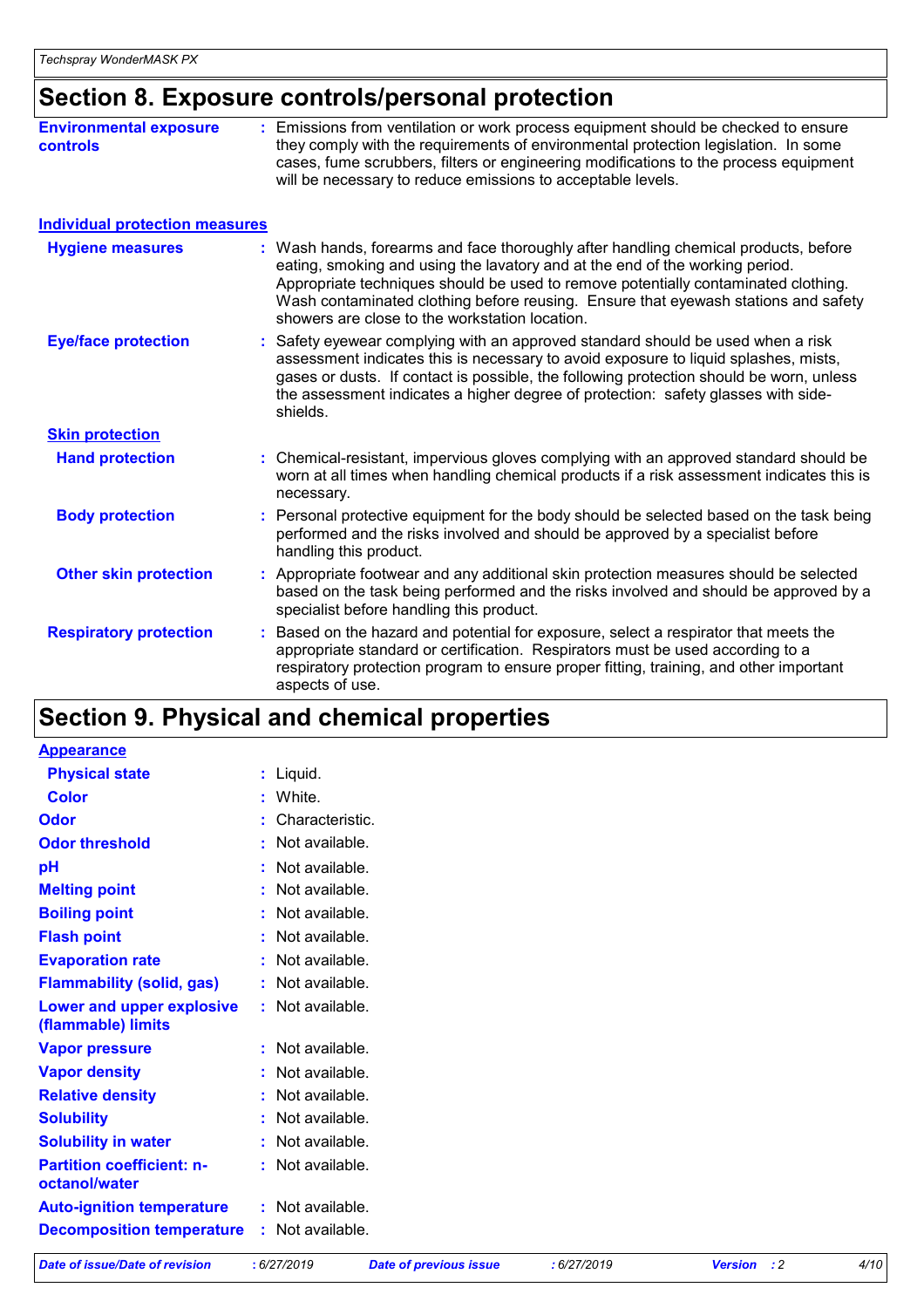### **Section 9. Physical and chemical properties**

**Viscosity :** Not available.

**Flow time (ISO 2431) :** Not available.

### **Section 10. Stability and reactivity**

| <b>Reactivity</b>                            | : No specific test data related to reactivity available for this product or its ingredients.              |
|----------------------------------------------|-----------------------------------------------------------------------------------------------------------|
| <b>Chemical stability</b>                    | : The product is stable.                                                                                  |
| <b>Possibility of hazardous</b><br>reactions | : Under normal conditions of storage and use, hazardous reactions will not occur.                         |
| <b>Conditions to avoid</b>                   | : Avoid increased storage temperature. Keep away from direct sunlight or strong<br>incandescent light.    |
| <b>Incompatible materials</b>                | Reactive or incompatible with the following materials: acids Alkaline earth metal salt.<br>Solvents       |
| <b>Hazardous decomposition</b><br>products   | : Under normal conditions of storage and use, hazardous decomposition products should<br>not be produced. |

### **Section 11. Toxicological information**

#### **Information on toxicological effects**

#### **Acute toxicity**

Not available.

#### **Irritation/Corrosion**

Not available.

#### **Sensitization**

Not available.

#### **Mutagenicity**

Not available.

#### **Carcinogenicity**

Not available.

#### **Reproductive toxicity**

Not available.

#### **Teratogenicity**

Not available.

### **Specific target organ toxicity (single exposure)**

Not available.

#### **Specific target organ toxicity (repeated exposure)** Not available.

#### **Aspiration hazard**

Not available.

#### **Information on the likely :** Not available.

#### **routes of exposure**

**Potential acute health effects**

**Eye contact :** May cause eye irritation.

```
Date of issue/Date of revision : 6/27/2019 Date of previous issue : 6/27/2019 Version : 2 5/10
```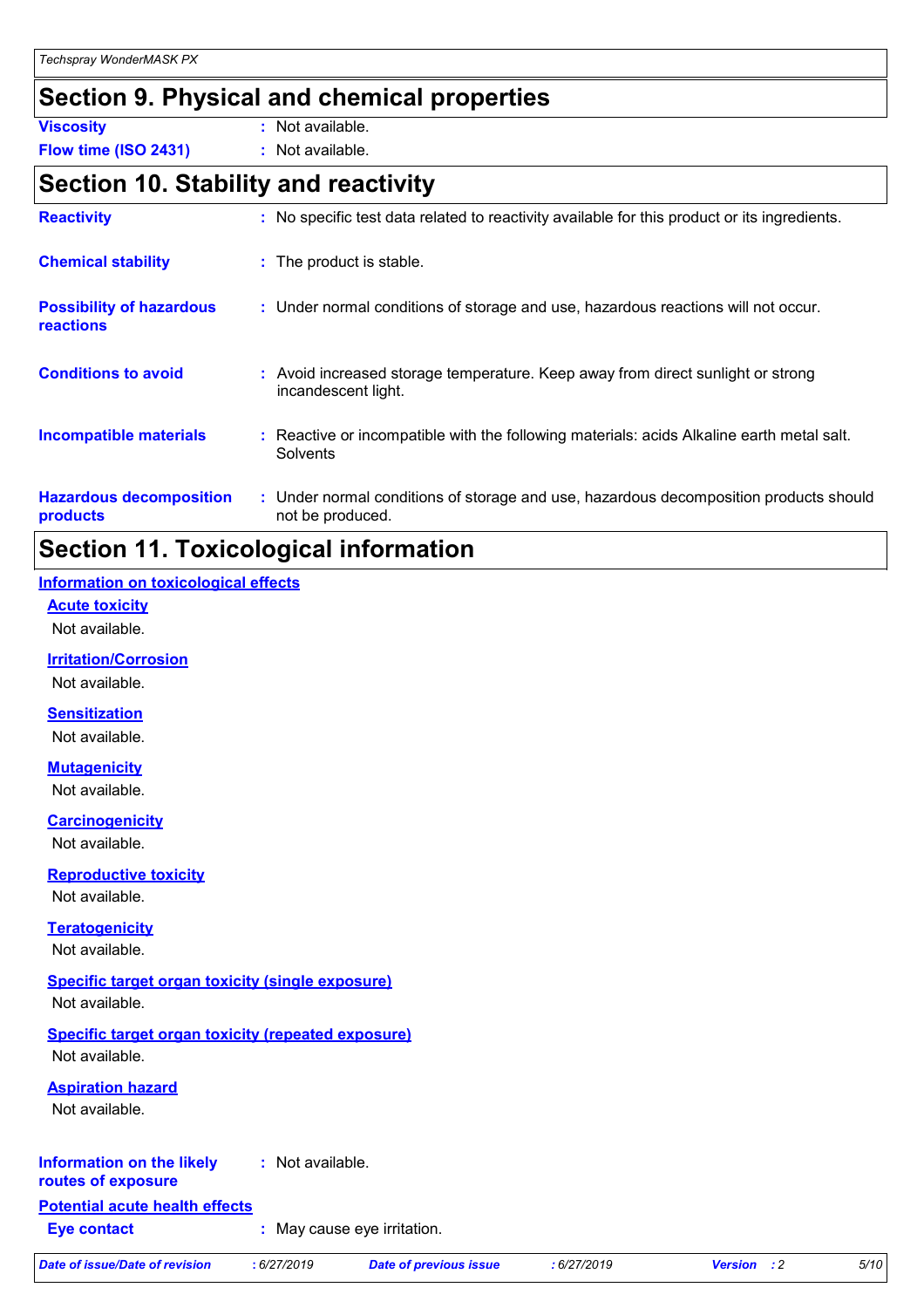### **Section 11. Toxicological information**

| <b>Inhalation</b>   | : May be irritating to eyes, skin and respiratory system.                                  |
|---------------------|--------------------------------------------------------------------------------------------|
| <b>Skin contact</b> | : May cause skin irritation.                                                               |
| <b>Ingestion</b>    | : Harmful if swallowed.                                                                    |
|                     | <b>Symptoms related to the physical, chemical and toxicological characteristics</b>        |
| <b>Eye contact</b>  | : Adverse symptoms may include the following:<br>pain or irritation<br>redness<br>watering |

| <b>Inhalation</b>   | : Adverse symptoms may include the following:<br>respiratory tract irritation                       |
|---------------------|-----------------------------------------------------------------------------------------------------|
| <b>Skin contact</b> | : Adverse symptoms may include the following:<br>irritation<br>redness                              |
| <b>Ingestion</b>    | : Adverse symptoms may include the following:<br>stomach pains<br>Ingestion Seek medical attention. |

#### **Delayed and immediate effects and also chronic effects from short and long term exposure**

| <b>Short term exposure</b>                        |                                                     |
|---------------------------------------------------|-----------------------------------------------------|
| <b>Potential immediate</b><br><b>effects</b>      | : Not available.                                    |
| <b>Potential delayed effects</b>                  | : Not available.                                    |
| <b>Long term exposure</b>                         |                                                     |
| <b>Potential immediate</b><br><b>effects</b>      | : Not available.                                    |
| <b>Potential delayed effects : Not available.</b> |                                                     |
| <b>Potential chronic health effects</b>           |                                                     |
| Not available.                                    |                                                     |
| General                                           | : No known significant effects or critical hazards. |
| <b>Carcinogenicity</b>                            | : No known significant effects or critical hazards. |
| <b>Mutagenicity</b>                               | : No known significant effects or critical hazards. |
| <b>Teratogenicity</b>                             | : No known significant effects or critical hazards. |
| <b>Developmental effects</b>                      | : No known significant effects or critical hazards. |
| <b>Fertility effects</b>                          | : No known significant effects or critical hazards. |

#### **Numerical measures of toxicity**

**Acute toxicity estimates**

Not available.

### **Section 12. Ecological information**

#### **Toxicity**

Not available.

#### **Persistence and degradability**

Not available.

#### **Bioaccumulative potential**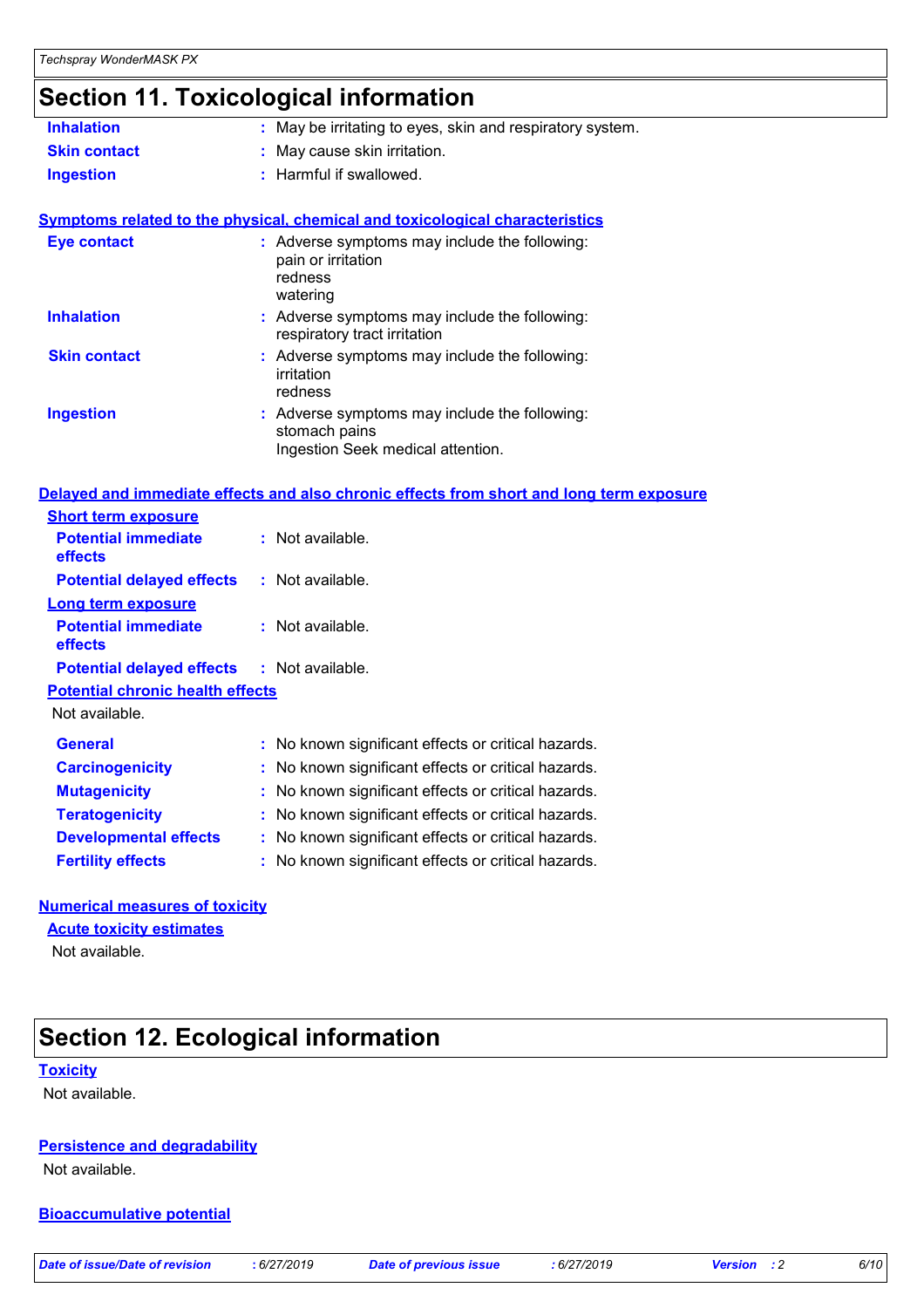### **Section 12. Ecological information**

Not available.

#### **Mobility in soil**

**Soil/water partition coefficient (KOC)**

**:** Not available.

#### **Other adverse effects** : No known significant effects or critical hazards.

### **Section 13. Disposal considerations**

| <b>Disposal methods</b> | : The generation of waste should be avoided or minimized wherever possible. Disposal<br>of this product, solutions and any by-products should at all times comply with the<br>requirements of environmental protection and waste disposal legislation and any<br>regional local authority requirements. Dispose of surplus and non-recyclable products<br>via a licensed waste disposal contractor. Waste should not be disposed of untreated to<br>the sewer unless fully compliant with the requirements of all authorities with jurisdiction.<br>Waste packaging should be recycled. Incineration or landfill should only be considered<br>when recycling is not feasible. This material and its container must be disposed of in a<br>safe way. Empty containers or liners may retain some product residues. Avoid<br>dispersal of spilled material and runoff and contact with soil, waterways, drains and |
|-------------------------|-----------------------------------------------------------------------------------------------------------------------------------------------------------------------------------------------------------------------------------------------------------------------------------------------------------------------------------------------------------------------------------------------------------------------------------------------------------------------------------------------------------------------------------------------------------------------------------------------------------------------------------------------------------------------------------------------------------------------------------------------------------------------------------------------------------------------------------------------------------------------------------------------------------------|
|                         | sewers.                                                                                                                                                                                                                                                                                                                                                                                                                                                                                                                                                                                                                                                                                                                                                                                                                                                                                                         |

### **Section 14. Transport information**

|                                         | <b>DOT</b><br><b>Classification</b> | <b>TDG</b><br><b>Classification</b> | <b>Mexico</b><br><b>Classification</b> | <b>ADR/RID</b> | <b>IMDG</b>              | <b>IATA</b>    |
|-----------------------------------------|-------------------------------------|-------------------------------------|----------------------------------------|----------------|--------------------------|----------------|
| <b>UN number</b>                        | Not regulated.                      | Not regulated.                      | Not regulated.                         | Not regulated. | Not regulated.           | Not regulated. |
| <b>UN proper</b><br>shipping name       | Non-hazardous                       | Non-hazardous                       | Non-hazardous                          | Non-hazardous  | Non-hazardous            | Non-hazardous  |
| <b>Transport</b><br>hazard class(es)    |                                     |                                     |                                        |                |                          | $\blacksquare$ |
| <b>Packing group</b>                    |                                     |                                     |                                        |                | $\overline{\phantom{a}}$ | -              |
| <b>Environmental</b><br><b>hazards</b>  | No.                                 | No.                                 | No.                                    | No.            | No.                      | No.            |
| <b>Additional</b><br><b>information</b> |                                     |                                     |                                        |                |                          | -              |

**Special precautions for user** : Transport within user's premises: always transport in closed containers that are upright and secure. Ensure that persons transporting the product know what to do in the event of an accident or spillage.

**Transport in bulk according :** Not available. **to Annex II of MARPOL and the IBC Code**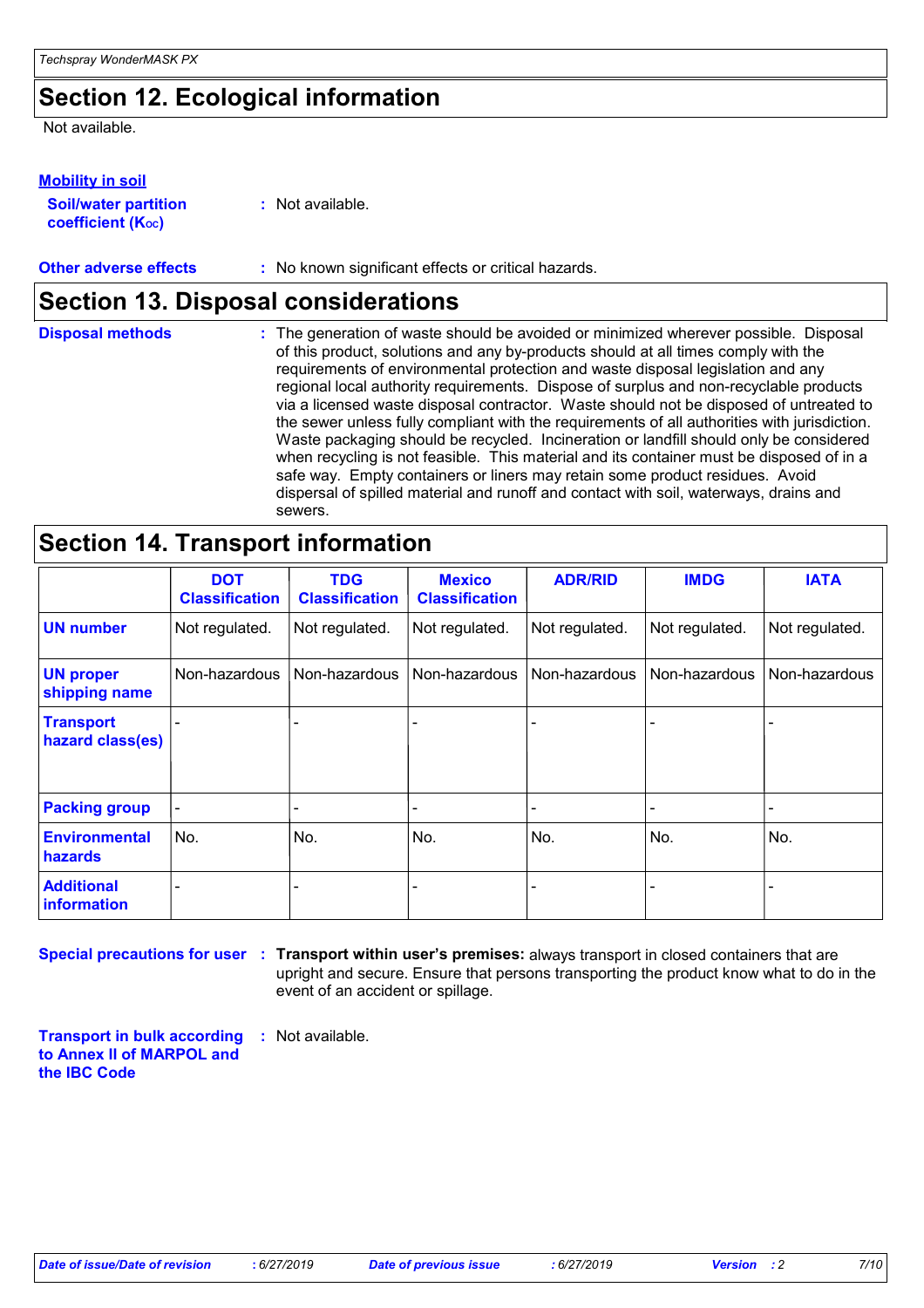## **Section 15. Regulatory information**

| <b>U.S. Federal regulations</b>                                                   | : TSCA 8(a) CDR Exempt/Partial exemption: Not determined<br>United States inventory (TSCA 8b): Not determined. |
|-----------------------------------------------------------------------------------|----------------------------------------------------------------------------------------------------------------|
| <b>Clean Air Act Section 112</b><br>(b) Hazardous Air<br><b>Pollutants (HAPs)</b> | : Not listed                                                                                                   |
| <b>Clean Air Act Section 602</b><br><b>Class I Substances</b>                     | : Not listed                                                                                                   |
| <b>Clean Air Act Section 602</b><br><b>Class II Substances</b>                    | : Not listed                                                                                                   |
| <b>DEA List I Chemicals</b><br>(Precursor Chemicals)                              | : Not listed                                                                                                   |
| <b>DEA List II Chemicals</b><br><b>(Essential Chemicals)</b>                      | : Not listed                                                                                                   |
| <b>SARA 302/304</b>                                                               |                                                                                                                |
| <b>Composition/information on ingredients</b>                                     |                                                                                                                |
| No products were found.                                                           |                                                                                                                |
| <b>SARA 304 RQ</b>                                                                | : Not applicable.                                                                                              |
| <b>SARA 311/312</b>                                                               |                                                                                                                |
| <b>Classification</b>                                                             | : Not applicable.                                                                                              |
| <b>Composition/information on ingredients</b>                                     |                                                                                                                |
| No products were found.                                                           |                                                                                                                |
| <b>State regulations</b>                                                          |                                                                                                                |
| <b>Massachusetts</b>                                                              | : None of the components are listed.                                                                           |
| <b>New York</b>                                                                   | : None of the components are listed.                                                                           |
| <b>New Jersey</b>                                                                 | : None of the components are listed.                                                                           |
| <b>Pennsylvania</b>                                                               | : None of the components are listed.                                                                           |
| <b>International regulations</b>                                                  |                                                                                                                |
|                                                                                   | <b>Chemical Weapon Convention List Schedules I, II &amp; III Chemicals</b>                                     |
| Not listed.                                                                       |                                                                                                                |
| <b>Montreal Protocol (Annexes A, B, C, E)</b>                                     |                                                                                                                |
| Not listed.                                                                       |                                                                                                                |
| Not listed.                                                                       | <b>Stockholm Convention on Persistent Organic Pollutants</b>                                                   |
| Not listed.                                                                       | <b>Rotterdam Convention on Prior Informed Consent (PIC)</b>                                                    |
| <b>UNECE Aarhus Protocol on POPs and Heavy Metals</b>                             |                                                                                                                |
| Not listed.                                                                       |                                                                                                                |
|                                                                                   |                                                                                                                |
| <b>International lists</b><br><b>National inventory</b>                           |                                                                                                                |
| <b>Australia</b>                                                                  | : Not determined.                                                                                              |
| <b>Canada</b>                                                                     | All components are listed or exempted.                                                                         |
| <b>China</b>                                                                      | All components are listed or exempted.                                                                         |
| <b>Europe</b>                                                                     | : All components are listed or exempted.                                                                       |
| <b>Japan</b>                                                                      | Japan inventory (ENCS): Not determined.<br>Japan inventory (ISHL): Not determined.                             |
|                                                                                   |                                                                                                                |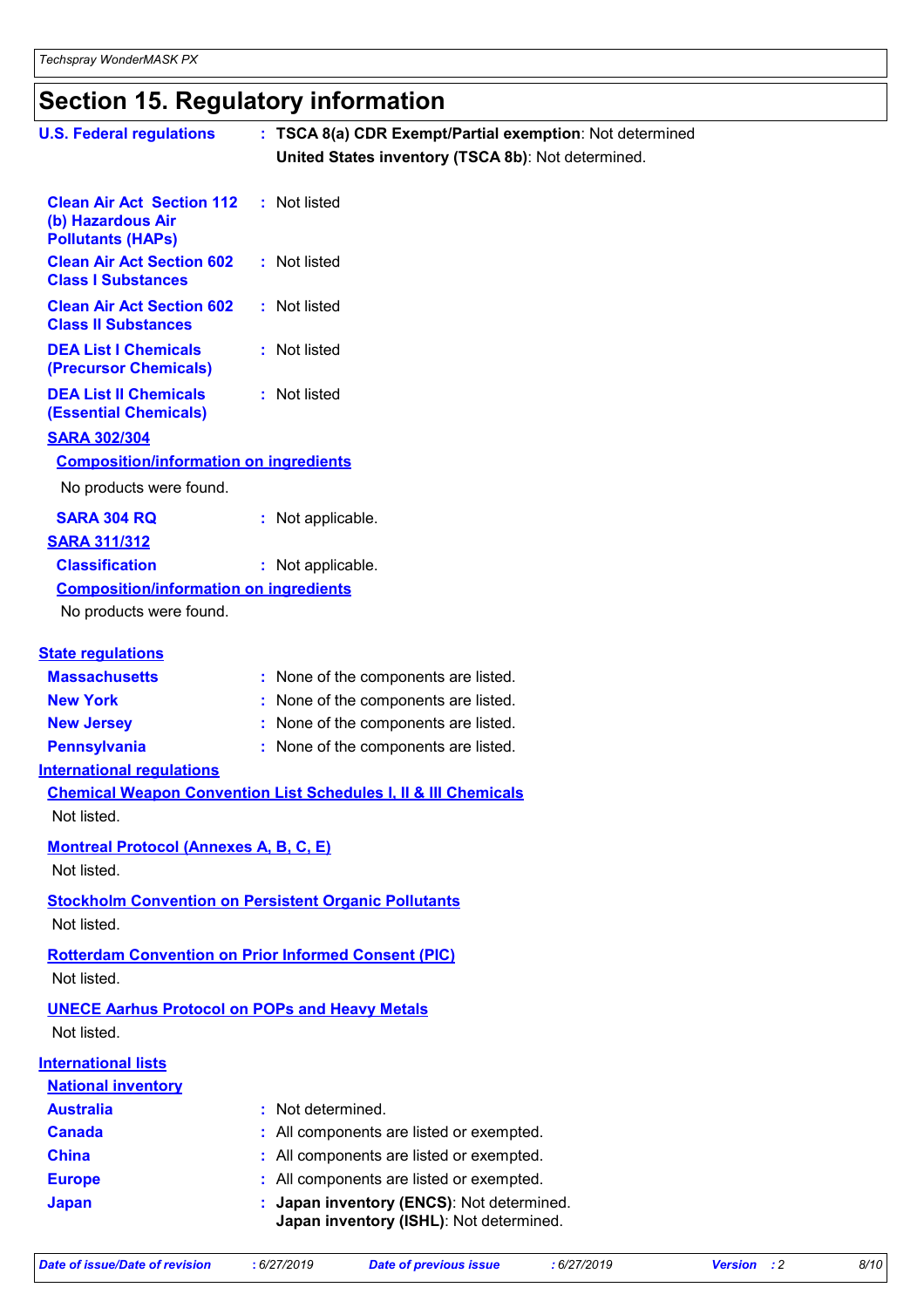### **Section 15. Regulatory information**

| <b>Malaysia</b>          | : Not determined.                        |
|--------------------------|------------------------------------------|
| <b>New Zealand</b>       | : All components are listed or exempted. |
| <b>Philippines</b>       | : All components are listed or exempted. |
| <b>Republic of Korea</b> | : All components are listed or exempted. |
| <b>Taiwan</b>            | : All components are listed or exempted. |
| <b>Turkey</b>            | : All components are listed or exempted. |

### **Section 16. Other information**

**Hazardous Material Information System (U.S.A.)**



**Caution: HMIS® ratings are based on a 0-4 rating scale, with 0 representing minimal hazards or risks, and 4 representing significant hazards or risks Although HMIS® ratings are not required on SDSs under 29 CFR 1910. 1200, the preparer may choose to provide them. HMIS® ratings are to be used with a fully implemented HMIS® program. HMIS® is a registered mark of the National Paint & Coatings Association (NPCA). HMIS® materials may be purchased exclusively from J. J. Keller (800) 327-6868.**

**The customer is responsible for determining the PPE code for this material.**

**National Fire Protection Association (U.S.A.)**



**Reprinted with permission from NFPA 704-2001, Identification of the Hazards of Materials for Emergency Response Copyright ©1997, National Fire Protection Association, Quincy, MA 02269. This reprinted material is not the complete and official position of the National Fire Protection Association, on the referenced subject which is represented only by the standard in its entirety.**

**Copyright ©2001, National Fire Protection Association, Quincy, MA 02269. This warning system is intended to be interpreted and applied only by properly trained individuals to identify fire, health and reactivity hazards of chemicals. The user is referred to certain limited number of chemicals with recommended classifications in NFPA 49 and NFPA 325, which would be used as a guideline only. Whether the chemicals are classified by NFPA or not, anyone using the 704 systems to classify chemicals does so at their own risk.**

#### **Procedure used to derive the classification**

|                                   | <b>Classification</b>                                                                                                                                                                                                                                                                                                                                                                                                                                                                                                                    |  |
|-----------------------------------|------------------------------------------------------------------------------------------------------------------------------------------------------------------------------------------------------------------------------------------------------------------------------------------------------------------------------------------------------------------------------------------------------------------------------------------------------------------------------------------------------------------------------------------|--|
| Not classified.                   |                                                                                                                                                                                                                                                                                                                                                                                                                                                                                                                                          |  |
| <b>History</b>                    |                                                                                                                                                                                                                                                                                                                                                                                                                                                                                                                                          |  |
| Date of printing                  | : 6/27/2019                                                                                                                                                                                                                                                                                                                                                                                                                                                                                                                              |  |
| Date of issue/Date of<br>revision | : 6/27/2019                                                                                                                                                                                                                                                                                                                                                                                                                                                                                                                              |  |
| Date of previous issue            | : 6/27/2019                                                                                                                                                                                                                                                                                                                                                                                                                                                                                                                              |  |
| <b>Version</b>                    | $\therefore$ 2                                                                                                                                                                                                                                                                                                                                                                                                                                                                                                                           |  |
| <b>Key to abbreviations</b>       | $\therefore$ ATE = Acute Toxicity Estimate<br>BCF = Bioconcentration Factor<br>GHS = Globally Harmonized System of Classification and Labelling of Chemicals<br>IATA = International Air Transport Association<br>IBC = Intermediate Bulk Container<br><b>IMDG = International Maritime Dangerous Goods</b><br>LogPow = logarithm of the octanol/water partition coefficient<br>MARPOL = International Convention for the Prevention of Pollution From Ships, 1973<br>as modified by the Protocol of 1978. ("Marpol" = marine pollution) |  |

|  | Date of issue/Date of revision | 6/27/2019 | Date of previous issue | : 6/27/2019 | Version | 9/10 |
|--|--------------------------------|-----------|------------------------|-------------|---------|------|
|--|--------------------------------|-----------|------------------------|-------------|---------|------|